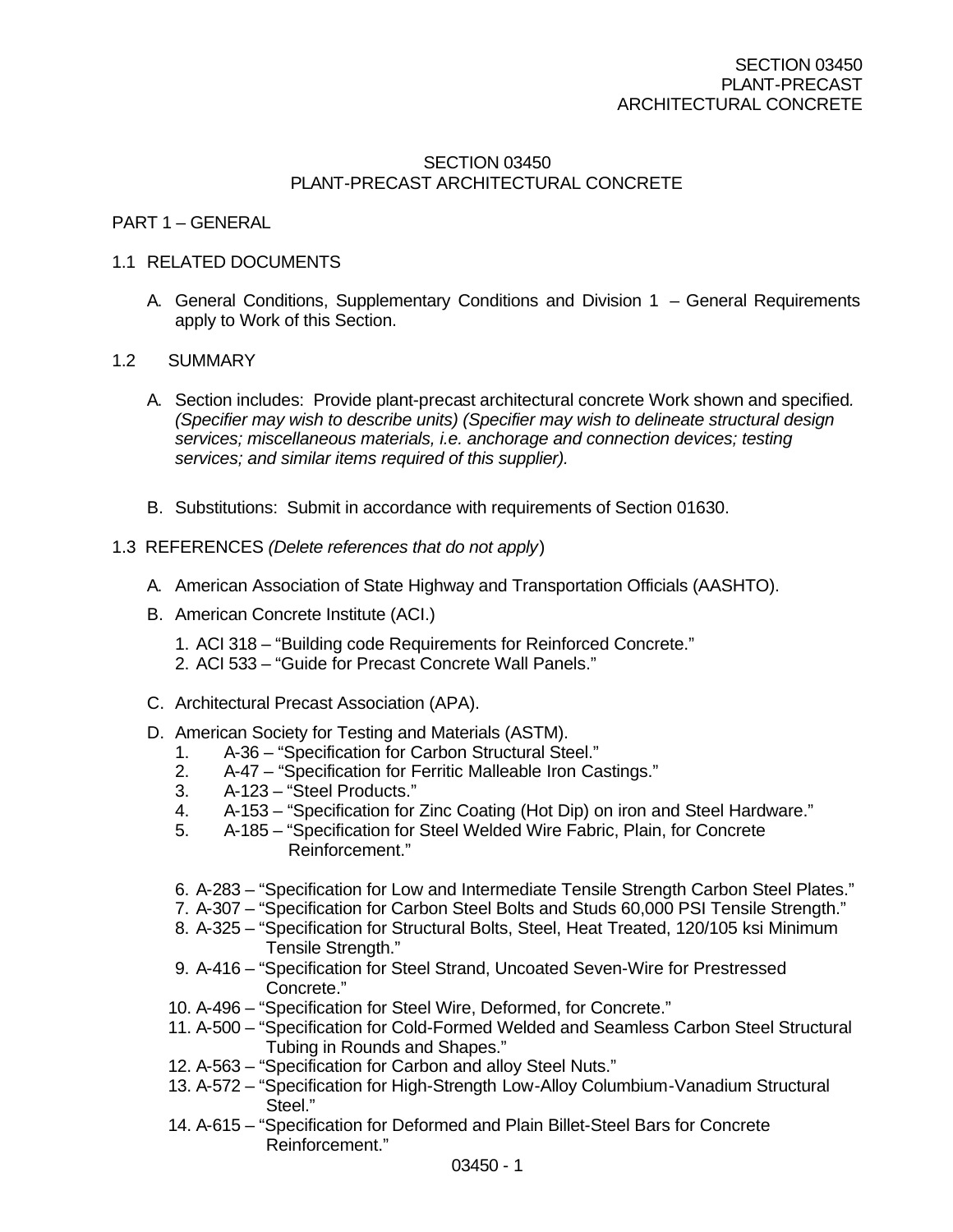- 15. A-666 "Specification for Austenitic Stainless Steel, Sheet, Strip, Plate, and Flat Bar."
- 16. A-767 "Specification for Zinc-Coated (Galvanized) Steel Bars for Concrete Reinforcement."
- 17. A-934 "Specification for Epoxy-Coated Prefabricated Steel Reinforcing Bars."
- 18. C-33 "Specification for Concrete Aggregates."
- 19. C-150 "Specification for Portland Cement."
- 20. C-260 "Specification for Air-Entraining Admixtures for Concrete."
- 21. C-330 "Specification for Lightweight Aggregates for Structural Concrete."
- 22. C-404 "Specification for Aggregates for Masonry Grout."
- 23. C-494 "Specification for Chemical Admixtures for Concrete."
- 24. C-979 "Specification for Pigments for Integrally Colored Concrete."
- 25. C-1107– "Specification for Packaged Dry, Hydraulic-Cement Grout (Nonshrink)."
- 26. C-1240– "Specification for Silica Fume for Use in Hydraulic-Cement Concrete and
- 27. D-412 "Test Methods for Vulcanized Rubber and Thermoplastic Rubbers and
	- Thermoplastic Elastomers Tension."
- 28. F-539 "Specification for Stainless Steel Bolts, Hex Cap Screws, and Studs."
- E. American Welding Society (AWS).
	- 1. AWS D1.1 "Structural Welding Code."
- F. Cement and Concrete Reference Laboratory (CCRL).
- G. Concrete Reinforcing Steel Institute (CRSI).
	- 1. "Manual of Standard Practice."
- H. Department of Defense (DOD).
- I. Precast/Prestressed Concrete Institute (PCI) 1. MNL 117 – "Manual for Quality Control." 2. MNL 120 – "Design Handbook."
- J. Steel Structures Painting Council (SSPC). 1. "Painting Manual."
- K. American Institute of Steel Construction (AISC). 1. "Manual of Steel Construction."

# 1.4 SYSTEM DESCRIPTION

- A. Performance Requirements: Comply with Uniform Building Code, (UBC), municipal building codes, regulations or other governing agencies having jurisdiction, and as follows: *(Some or all of the following performance requirements may apply, depending on the type and use of precast units and the nature of the structure.)*
	- 1. Wind Loads.
	- 2. Seismic forces.
	- 3. Building dynamics, thermal, live, impact or concentrated loads, structural deflection, story drift.
- 1.5 SUBMITTALS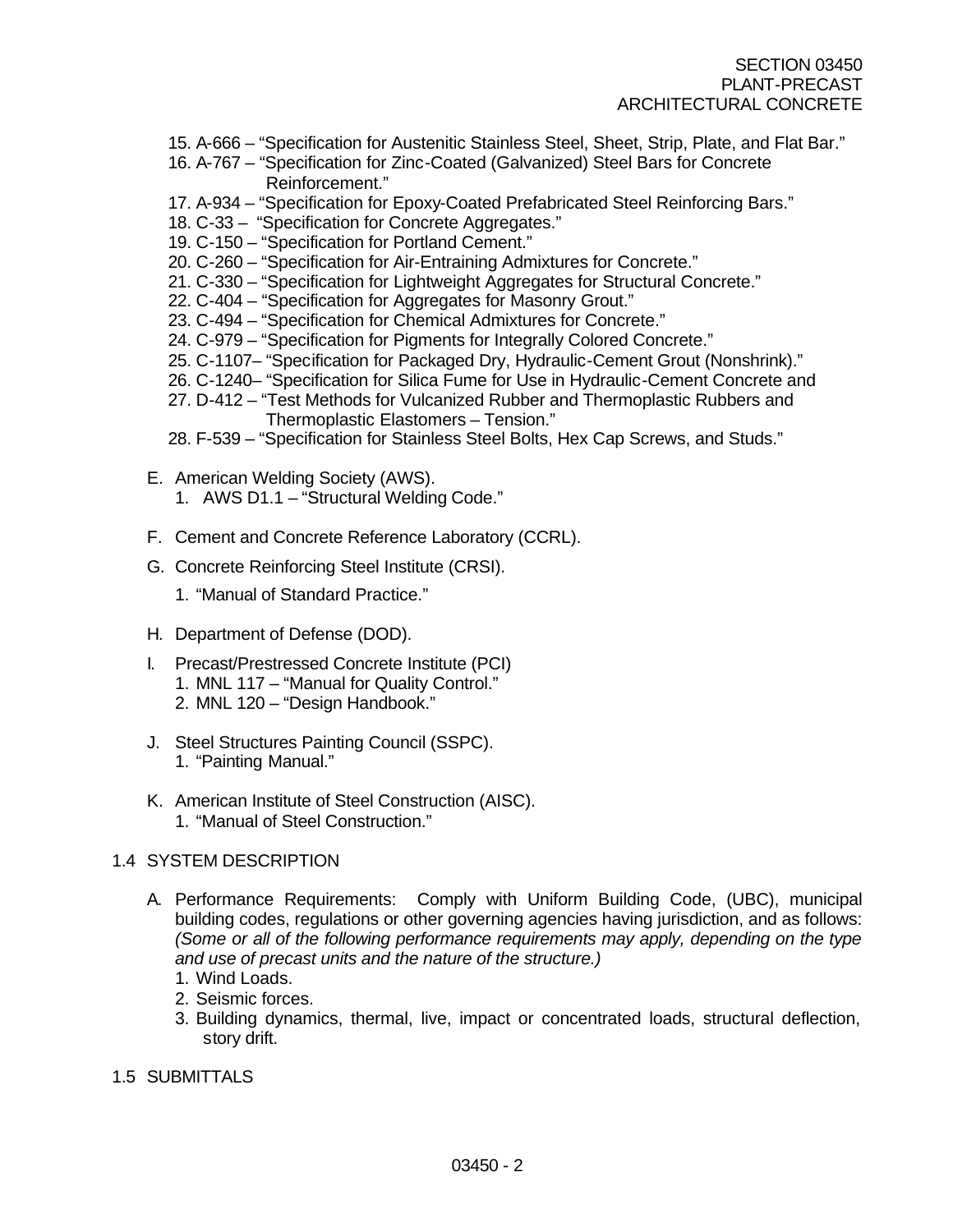- *A.* Product Data: Submit product data for manufactured materials and products. (*May include inserts, color pigments, admixtures, manufacturers certifications, steel primer and galvanized touch up material.)*
- B. Shop Drawing
	- 1. Show in-place location, fabrication details, plans, elevations, anchorages, reinforcement, connection details and methods, dimensions, finishes, relationships to adjacent materials, and erection and placement.
	- 2. Show identification marks, coordinated to Shop Drawings, and date of manufacture on all units to facilitate hauling and erection.
	- 3. Setting diagrams, templates, instructions and directions as required for installation.
- C. Engineering Calculations (*If required*): Engineering calculations sealed by an engineer licensed to practice in (*project state*).
- D. Samples: Nominal size 12 inch by 12 inch by appropriate thickness, of each type of unit and finished facing shown and specified for approval of quality, color, and texture of surface finish. Submit prior to fabrication.
- E. Mix Design(s): Proposed concrete mix design for each type and color of concrete mix required including backup mix.
- F. Test Reports: *(May include materials, compressive strength, and water absorption).*
- G. Certifications:
	- 1. Fabricator's certification from APA, PCI, or applicable municipal certifications.
	- 2. Welder's AWS certification.
- 1.6 QUALITY ASSURANCE
	- A. Fabricator's Qualifications: Firm shall have a minimum of five (5) years experience in producing units similar to those required for this Project, with sufficient production capacity to produce and deliver required units without causing delay in Work.
		- 1. Fabricating plant shall be certified by one of the following:
			- a) Architectural Precast Association (APA).
			- b) Precast/Prestressed Concrete Institute (PCI), Group A1.
			- c) Applicable municipal building department.
			- d) Firms not certified by APA or PCI shall submit a written Quality Assurance/Quality Control program for approval.
	- B. Installer's Qualifications: Installer shall have a record of at least five (5) years of successful installation of units similar to those required for this Project.
	- C. Welder's Qualifications: Provide certification that welders to be employed in the Work are certified by AWS and applicable local building officials, and have been re-certified in the last 12 months.
	- *D. (Depending upon the nature of units required and type of Project, some or all Quality Assurance qualifications may apply as follows):*
		- 1. Testing Agency.
		- 2. Professional Engineer.
		- 3. Pre-Construction Testing Service.
	- E. Applicable Standards: As specified under Paragraph 1.3 References.
	- F. Production Samples or Mock-ups:
		- 1. Provide color and texture range samples for approval prior to production start OR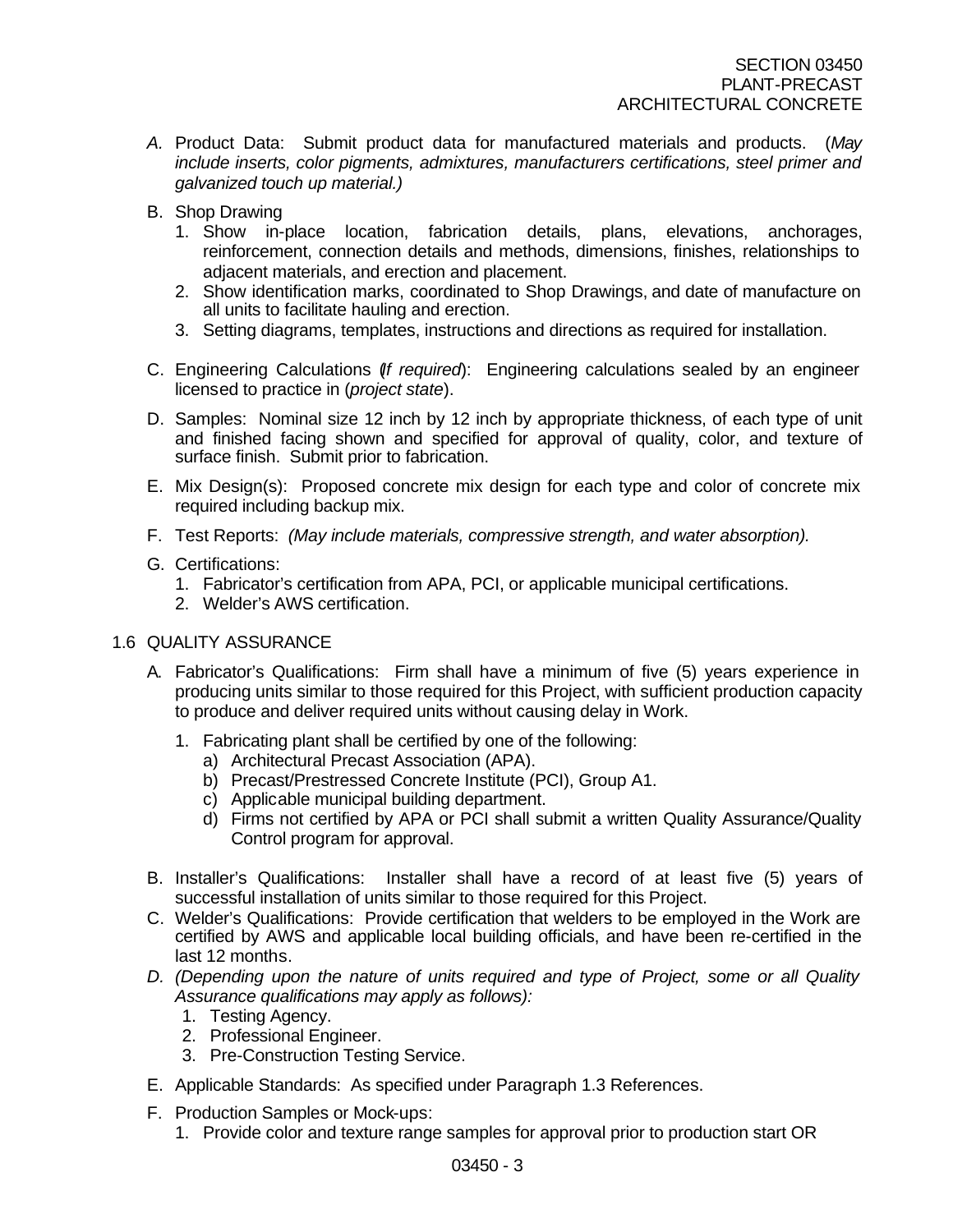- 2. Obtain Architect's approval of initial production units of each type listed. *(List unit types requiring approval).*
- 3. Supply initial production units for job site assembly with other materials, for approval, as noted in this Section and in Division 1.

## 1.7 DELIVERY, STORAGE, AND HANDLING

- A. Deliver units to the Project site in such quantities and at such times to ensure continuity of installation.
- B. Avoid job site storage. When job site storage is required store in a manner to prevent physical damage and so that markings are visible.
- C. Lift and support only at designated lifting or supporting points as shown on reviewed Shop Drawings.
- D. Provide anchorage items to be embedded in or attached to other construction without delaying the Work. Provide setting diagrams, templates, instructions and directions as required for installation.

## 1.8 PROJECT CONDITIONS

A. Field Dimensions: General Contractor to furnish field measurements, if required, to precast fabricator.

## PART 2 – PRODUCTS

#### 2.1 MANUFACTURERS

- A. Approved Fabricators:
	- 1. List your pre-approved fabricators.
	- 2. *(List others as approved).*
	- 3. Fabricators not listed as approved shall request approval, as specified in Section 01630.

#### 2.2 MATERIALS

- A. Concrete Materials:
	- 1. Portland Cement: ASTM C 150, Type I or III, white or gray colors to achieve desired finish colors. Use only one brand, type, and color from the same mill. Gray cement may be used for non-exposed backup mixes.
	- 2. Aggregates: ASTM C 33, gradation may differ to achieve desired finish characteristics. Select coarse and fine aggregate colors and screen sizes to match approved sample(s). Verify that adequate supply, from one pit or quarry, for each type of aggregate is available for the entire Project. If possible obtain entire aggregate supply prior to starting Work, or have aggregate supply held in reserve by aggregate supplier.
	- 3. *(Lightweight aggregate: ASTM C 330).*
	- 4. Water: Potable. Clean, clear, and free from deleterious amounts of salts, acids, alkalies, organic materials, oils, detergents, or other matter that may interfere with color, curing, or strength of concrete.
	- 5. Admixtures: Select to be compatible in specified mix.
		- a) Air Entraining: ASTM C 260.
		- b) Water Reducing: ASTM C 494, Type A,B,C,F. or G.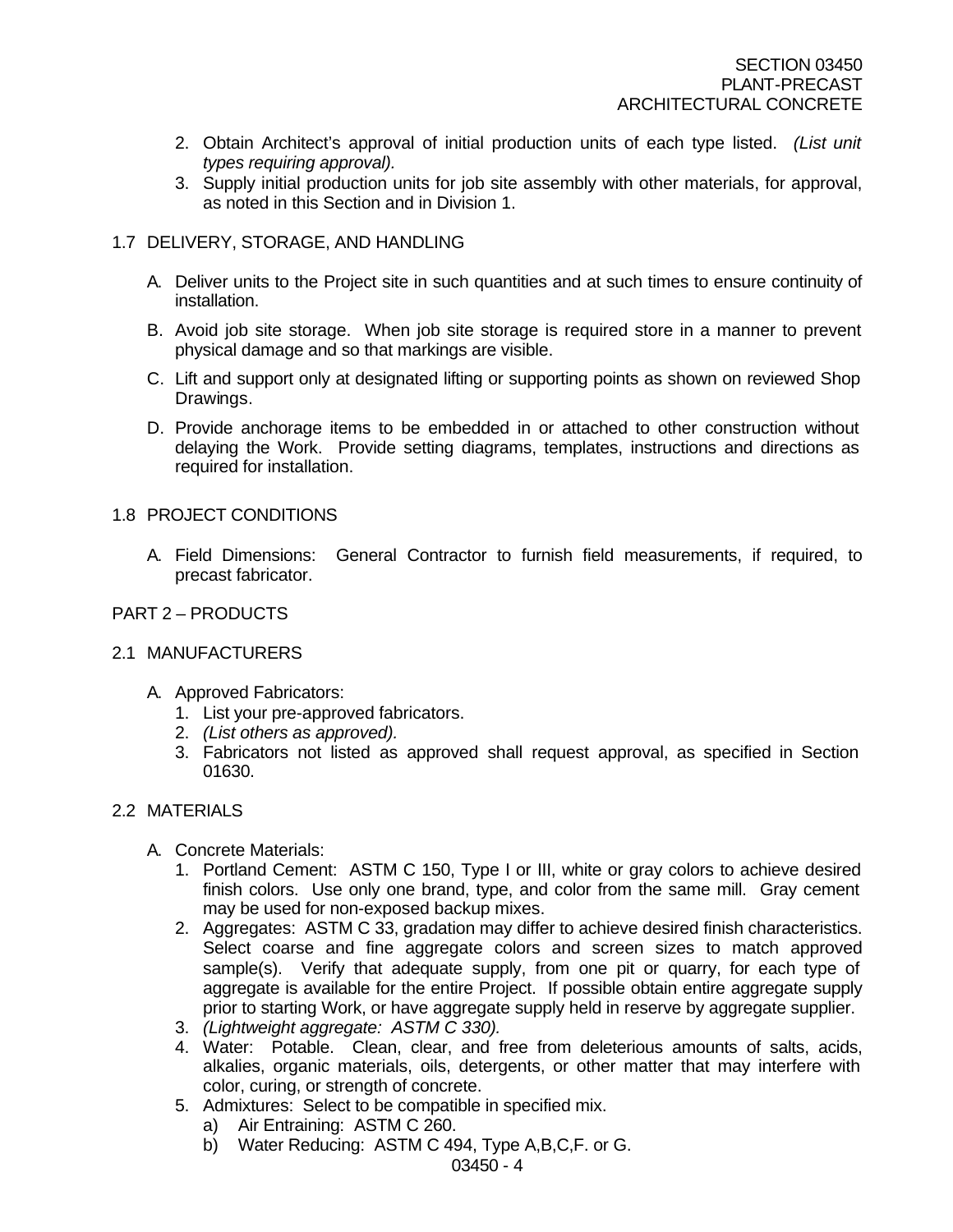- c) Silica Fume: ASTM C 1240, for cement replacement for high performance concrete.
- d) Coloring Agent: ASTM C 979, compatible with other concrete materials.
- e) Other constituents: Integral water repellents and other chemicals for which no ASTM standard exists, shall be previously established as suitable for use in concrete or shall be shown by test or experience not to be detrimental to the concrete.
- B. Formwork:
	- 1. Provide forms with acceptable form facing materials that are non-reactive with concrete or form release agents and will produce required finish surfaces.
	- 2. Construct and maintain forms to produce precast concrete units of shapes, lines, and dimensions indicated, within specified tolerances.
- C. Reinforcing Materials:
	- *1.* Reinforcing Bars: ASTM A 615, Grade 40 or 60, unless otherwise required to meet structural requirements. *(Use galvanized reinforcing bars; ASTM A 767, hot-dip galvanized where concrete cover is less than 1-1/2 inches).* (*Epoxy coated reinforcing bars, ASTM A 934, may be used in special applications; timely availability may be a problem).*
	- 2. *(Steel Welded Wire Fabric: ASTM A 185, plain, cold drawn).*
	- 3. *(Pre-Stressing Tendons: ASTM A 416, Grade 250 or 270, un-coated, 7 wire, low relaxation strand).*
- D. Connection Materials:
	- 1. Steel Shapes and Plates: ASTM A 36.
	- 2. (*Malleable Iron Castings: ASTM A 47*).
	- 3. *(Carbon Steel Plates: ASTM A 283).*
	- 4. *(High Strength, Low Alloy Structural Steel: ASTM A 572).*
	- 5. *(Carbon Steel Structural Tubing: ASTM A 500, Grade B).*
	- 6. Anchor Bolts: ASTM A 307, carbon steel or ASTM A 325, high strength; bolts nuts, and washers.
	- 7. Welded Headed Studs: AWS D1.1, Type B.
	- 8. Deformed Steel Wire Bar Anchors: ASTM A 496.
	- 9. *(Stainless Steel Plate: ASTM F 593, Type 304 or Type 316; bolts and studs, nuts and washers. Note that selection of stainless steel will result in increased costs.)*
	- 10. Finish for Steel Connection Materials:
		- a) Hot-dip galvanize (*ASTM A 123 or A 153*) steel exposed to weather in final assembly.
		- b) Shop Prime Remaining Steel Shapes: SSPC-Paint 25.
		- c) Anchor Bolts, Nuts, Washers, Cadmium Plated: ASTM A 563, Grade C.
		- d) Hot-dip galvanize (*ASTM A 153*) setting bolts or projecting steel in masonry applications.
		- e) Galvanizing Repair Paint: DOD-P-21035A or SSPC-Paint 20.
		- f) Welding Electrodes: Comply with AWS Standards.
- E. *(Bearing Pads: Elastomeric pads, AASHTO M251; ASTM D 412).*
- F. Grout Materials:
	- 1. Cement Grout: Cement ASTM C 150; sand ASTM C 404; proportions 1:2.5 by volume, minimum water for placement and hydration.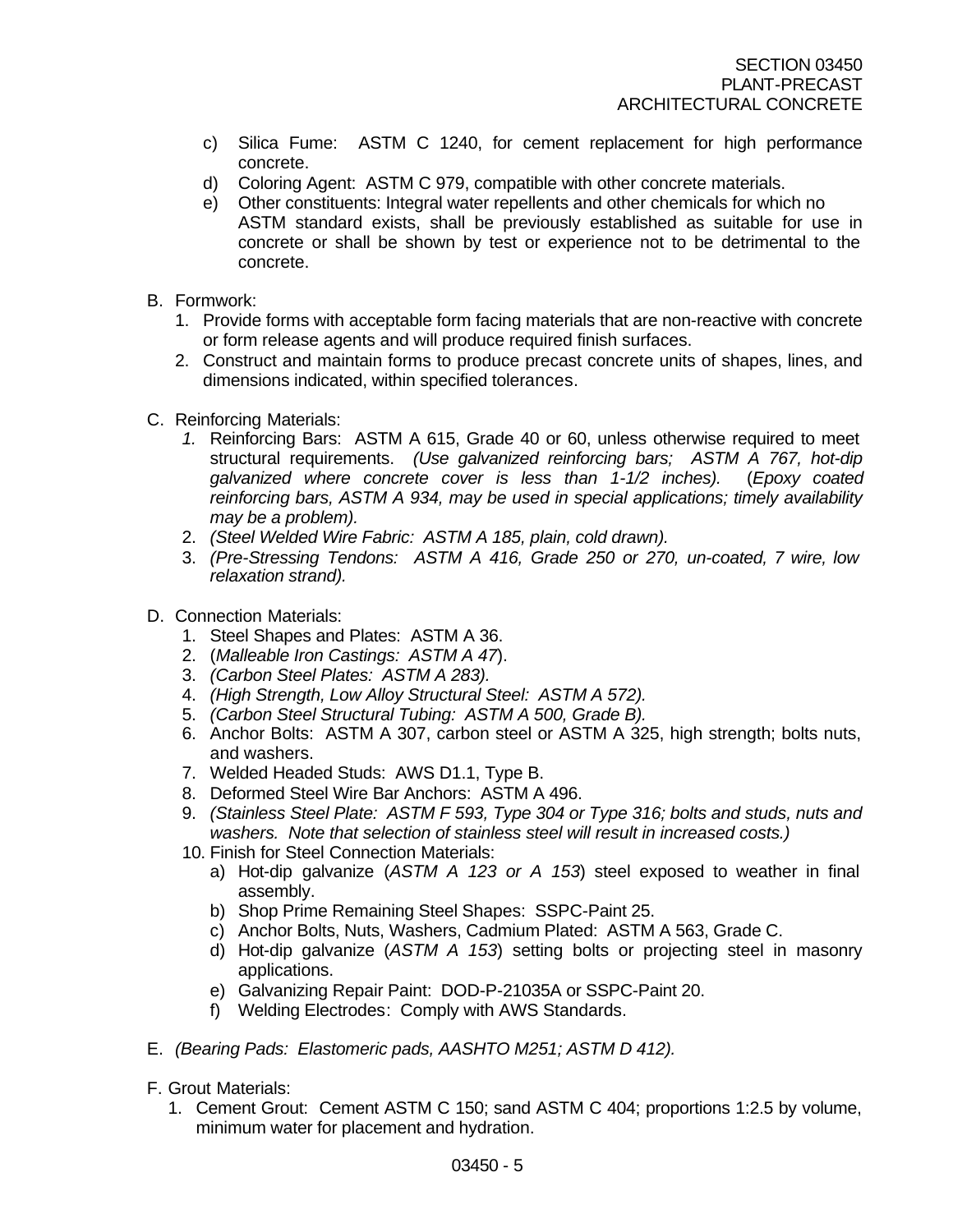- 2. Non-Shrink Grout: ASTM C 1107.
- 3. Epoxy Grout: Consult Suppliers.

#### 2.3 MIXES

- A. Design mixes for each type of concrete specified may be prepared by an independent testing agency or by architectural precast manufacturing plant personnel at precast fabricator's option.
- B. Proportion mixes by either testing agency trial batch or field test data methods in accordance with ACI 211.1, using materials to be used on the project, to provide normal weight concrete with properties as follows:
	- 1. Compressive Strength: 5,000 psi *(or other strength requirement)* when tested in accordance with ASTM C 39.
	- 2. Maximum water cement ratio 0.40 at point of placement.
	- 3. Add air-entrainment admixture to result in air content at point of placement complying with ACI 533 requirements.
	- 4. List other admixtures and recommended quantities.
	- 5. Water absorption maximum 6% (by weight) when tested in accordance with ASTM C 642.
	- 6. *(List ingredients of Architect's approved sample mix(es) when appropriate).*
- C. Follow procedures similar to paragraph 2.3.B for lightweight concrete mixes.

### 2.4 FABRICATION

- A. General:
	- 1. Fabricate precast concrete units with manufacturing and testing procedures, quality control recommendations, and dimensional tolerances as specified in ACI 533, unless more stringent requirements are shown or specified.
	- 2. Fabricate units straight, smooth and true to size and shape, with exposed edges and corners precise and square, unless otherwise indicated.
- B. Cast openings larger than 10 inches in any dimension according to locations shown on Shop Drawings. Smaller holes may be field cut when approved by Architect.
- C. Reinforcement: Comply with CRSI "Manual of Standard Practice" and ACI 318 recommendations. Reinforce architectural precast concrete units to resist handling, transportation, and erection stresses, and to comply with specified performance criteria.
- D. *(Pretension tendons for units in compliance with ACI-533).*
- E. Cast-in Items: Provide embedded anchors, inserts, steel shapes, and lifting devices as shown on reviewed Shop Drawings. Window connections are best made by field drilled inserts. Firmly hold cast items in place by jigs, strongbacks, or other approved means.
- F. Comply with ACI-533 requirements for measuring, mixing, transporting, and placing concrete. Place facing mix to a thickness of the greater of 1 inch or 1.5 times the maximum aggregate size. Place back-up concrete to ensure bond with face concrete.
- G. Consolidate concrete using equipment and procedures complying with ACI 533.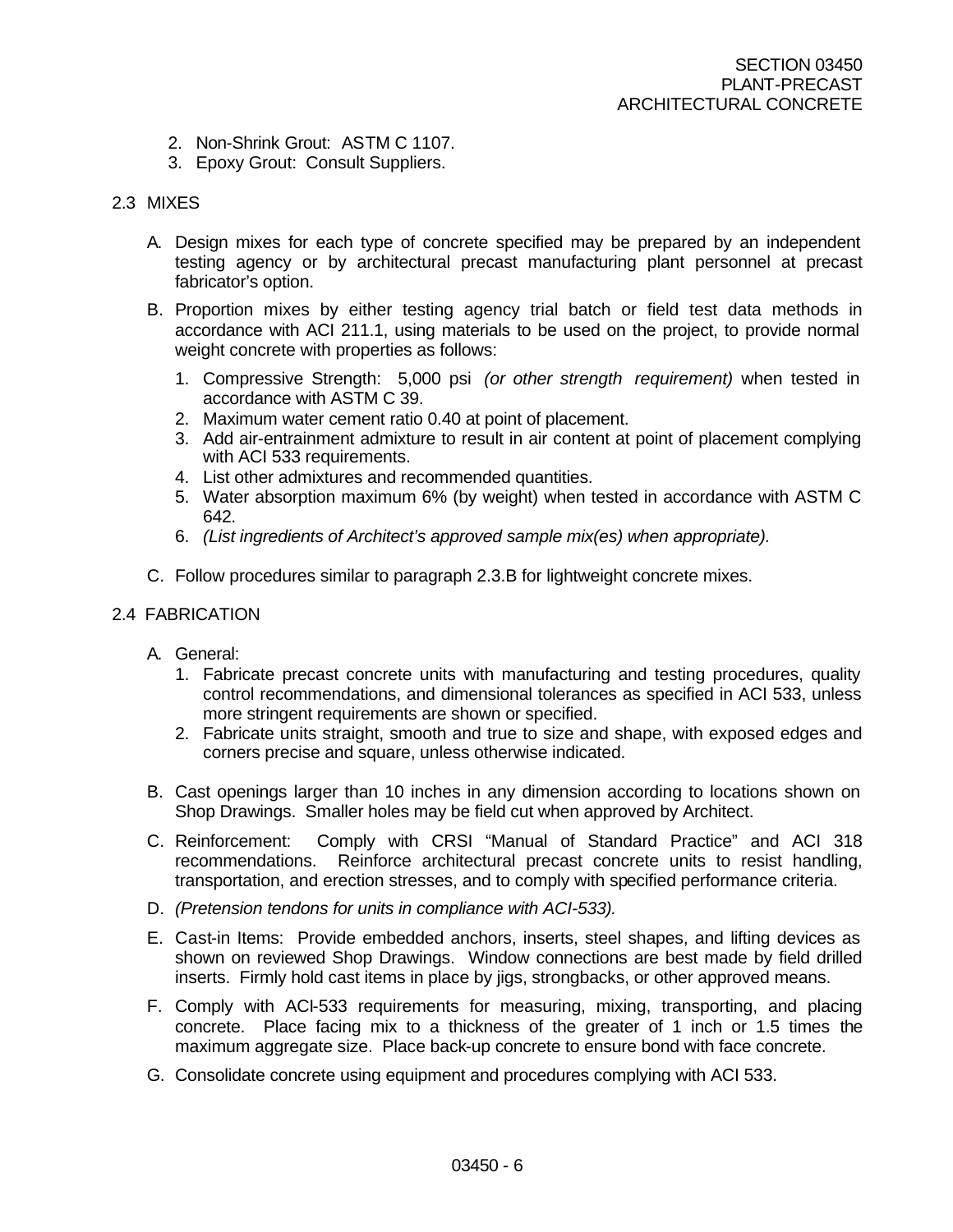- H. Permanently mark units with pick-up points as shown on reviewed Shop Drawings. Imprint casting date and piece mark on a surface to be concealed from view in the finished structure.
- I. Cure concrete in accordance with ACI 533 requirements.
- J. Discard units that are warped, cracked, broken, spalled, stained, or otherwise defective unless repairs are approved by the Architect and meet specified requirements. Refer to ACI-533 for product finish requirements unless otherwise shown or specified.
- K. Fabrication Tolerances: Fabricate to tolerances listed in ACI-533. *(More stringent tolerances, if required, will cause increased cost).*

## 2.5 FINISHES

- A. Finish exposed surfaces or units to match Architect's design reference sample. OR
- B. *(APA and PCI "Architectural Precast Concrete-Color and Texture Selection Guide" of Plate Numbers Indicated).* OR:
- C. Specify selected finish, selecting from the following:
	- 1. Smooth surface finish free from pockets, sand streaks, honeycomb, with uniform color and texture. State whether bugholes less than 5/8 inch in diameter are acceptable.
	- 2. Textured surface finish from form liners or inserts otherwise identical to paragraph 2.5.C.l. Note bughole statement. *(Eliminating bugholes on some textures may be difficult).*
	- 3. Machine textured finish, using power or hand tools to remove matrix and fracture coarse aggregate.
	- 4. Retarded finish, using chemical retarding agents applied to forms, with washing and brushing procedures to expose aggregate and surrounding matrix.
	- 5. Abrasive blast finish, using abrasive grit, equipment, application and cleaning procedures to expose aggregate and surrounding matrix.
	- 6. Acid etched finish using acid solution and application techniques to expose aggregate and surrounding matrix.
	- 7. Honed or Polished finish using mechanical abrasion, followed by filling and rubbing procedures.
	- 8. Sand embedment finish, using selected coarse aggregate placed in a sand bed in the bottom of the mold, with sand removed after removal from the mold.
	- 9. Applied material finish, using selected ceramic or natural stone materials, specified in Section 04400.
- D. Finish Exposed Back Surface of Units:
	- 1. *(To match face surface of units).*
	- 2. *(by smooth, steel trowel finish).*
- E. Finish unexposed surfaces of units by float finish or as-cast form finish.

# 2.6 SOURCE QUALITY CONTROL

- A. Inspect and test architectural precast concrete in accordance with ACI 533.
- B. *(Producers certified by APA or PCI may conduct their own Quality Control operations with reports to designated authorities).*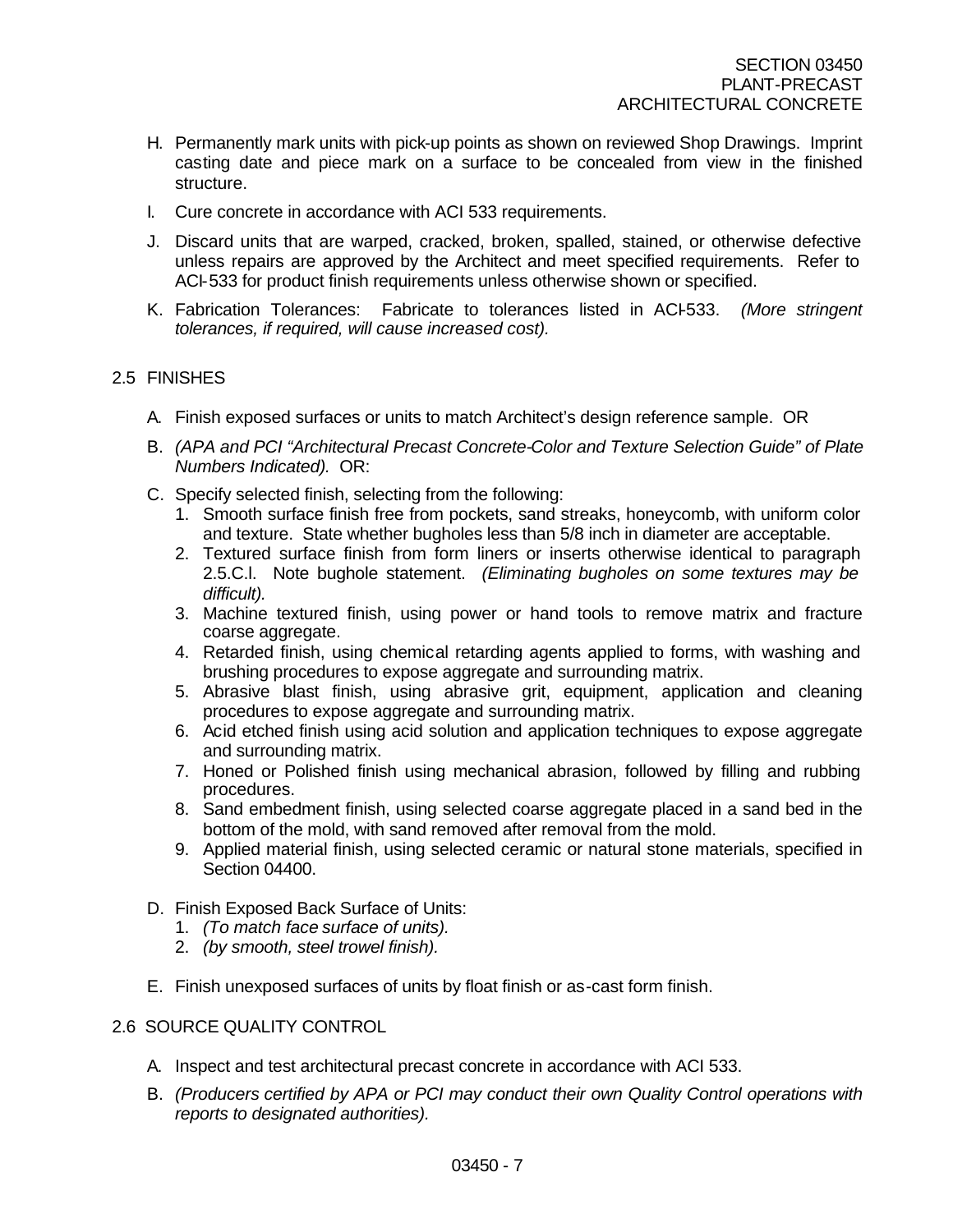- C. *(Non-certified producers shall furnish and pay for reports by an independent Testing Laboratory, approved by the Owner as specified in paragraph 2.6D).*
- D. *(The Owner may retain an independent Testing Laboratory to evaluate fabricator's quality control and testing methods. Testing Laboratory shall be certified by CCRL or similar National authority. Fabricator shall allow Testing Laboratory access to all operations pertinent to the Project).*
- E. Defective Work: Discard units that do not conform to requirements as shown or specified. Replace with units which meet requirements.

## PART 3 – EXECUTION

## 3.1 EXAMINATION

- A. Field Dimensions: Furnish field dimensions to fabricator as required.
- B. Examine substrates and conditions for compliance with requirements for installation, tolerances, true and level bearing surfaces, and other conditions affecting performance of architectural precast concrete units. Do not proceed with installation until unsatisfactory conditions have been corrected.
- C. Do not install units until supporting structure has been completed *(has attained minimum allowable design compressive strength).*

## 3.2 ERECTION

- A. Erection shall be by persons experienced and trained in placement and securing of architectural precast concrete units.
- B. Erect level, plumb, and true to line. Do not allow cumulative dimensional errors to develop. Adjustments such as shimming which would place additional stress on units will not be permitted. Adhere to dimensional tolerances in accordance with ACI recommendations. Erect and secure in a manner to prevent damage to unit or units in place. Replace any damaged units.
- C. Lift and handle precast using lift points and embeds as shown on precast shop drawings.
- D. Erection Tolerances:
	- 1. Erect within tolerances listed in ACI-533.
	- 2. Erect to conform with structure tolerances listed in ACI-533.
	- 3. Where two stage joint seal is required, sequence with sealant applicator to ensure that sealant, gaskets, and similar items required for interior side seal are installed concurrently with installation of precast units.
- E. Joint Sealants: As specified in Section 07900.

# 3.3 REPAIR

- A. Repair exposed surfaces of units to match color, texture, and uniformity of surrounding units.
- B. Remove and replace damaged units when repairs do not meet requirements.
- 3.4 CLEANING